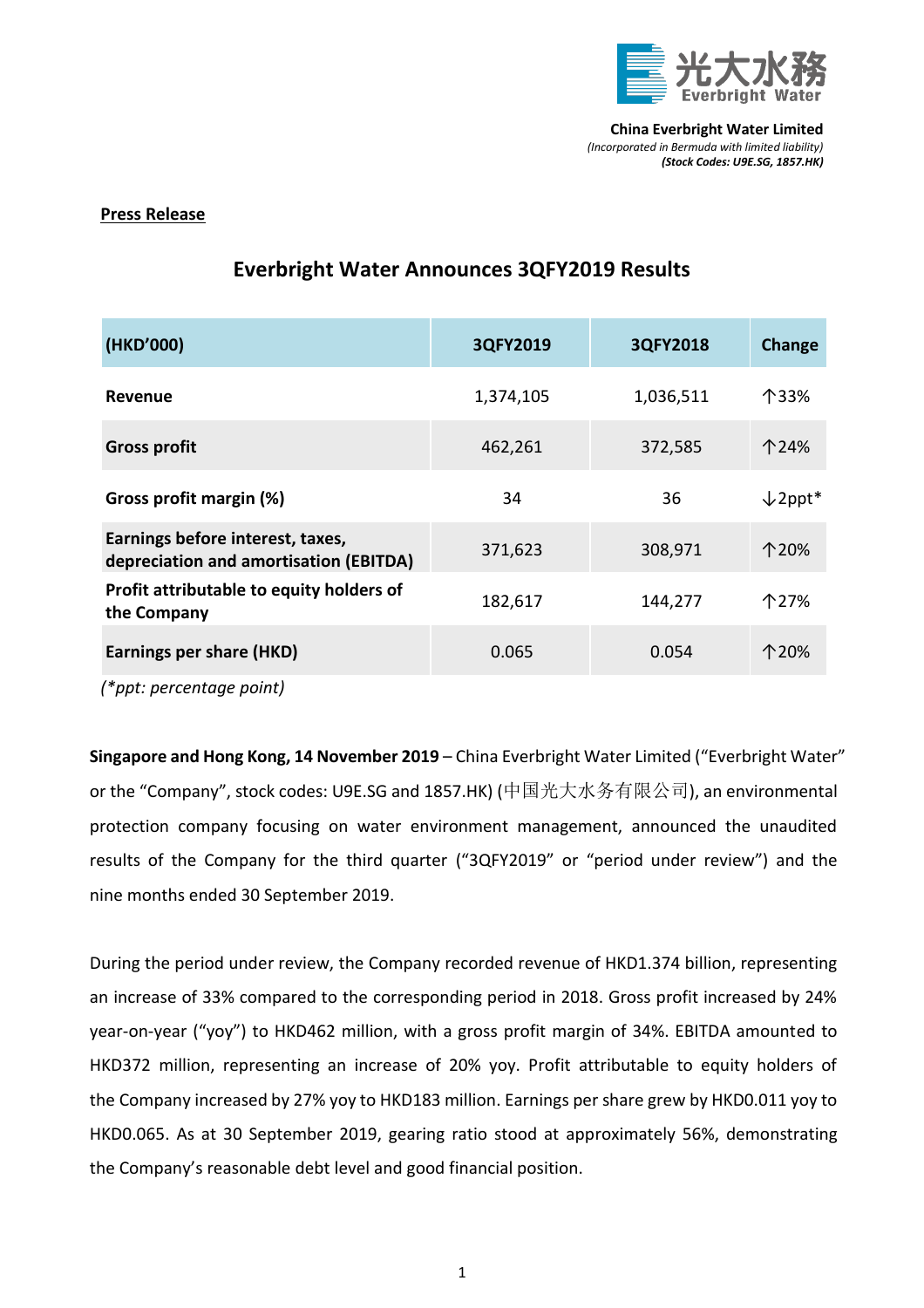

In 3QFY2019, the Company recorded an additional designed daily waste water treatment capacity of 75,000  $\text{m}^3$  and new investment of approximately RMB477 million in total, demonstrating its good momentum in business development. In particular, a mechanism that synchronizes investment, subsidy and tariff has been created for Shandong Zibo Zhangdian East Chemical Industry Park Industrial Waste Water Treatment Project. Such mechanism marks Everbright Water's first application of "market-oriented" operation model to an industrial park waste water treatment project, which brings great significance to the Company in further expanding its industry chain.

During the period under review, Everbright Water continued carrying out an organised construction work for various projects and recorded a total of 16 projects that were under construction. Out of which, 9 projects (including EPC projects) commenced construction and 1 project completed construction and commenced operation, during the period under review. In a nutshell, during the first three quarters of 2019, 10 projects completed construction and commenced operation. This brought an additional total designed daily waste water treatment capacity of 465,000 m<sup>3</sup> for operating projects of the Company. As at 30 September 2019, the Company had 18 projects in preparatory stage, which have a total designed daily water treatment capacity of 1,080,000  $\text{m}^3$ . All these 18 projects have been progressing smoothly and provide a good project pipeline for the Company's future development.

As for the operations management, during the first three quarters of 2019, the Company received various subsidies exceeding RMB43 million in total. In addition, 9 waste water treatment plants received regulatory approval for tariff hikes, ranging from 4% to 61%.

**Mr. An Xuesong**, **Executive Director and CEO of Everbright Water**, said, "In 3QFY2019, Everbright Water continued its good development momentum from the first half of this year, and reported solid operating results. The Company has grown its businesses from municipal waste water treatment to a full-fledged business coverage, including raw water protection, water supply, industrial waste water treatment and river-basin ecological restoration, which offers a more comprehensive range of business scope. The Company's business model portfolio has also expanded from investment and operation to a full industry chain, including planning and design,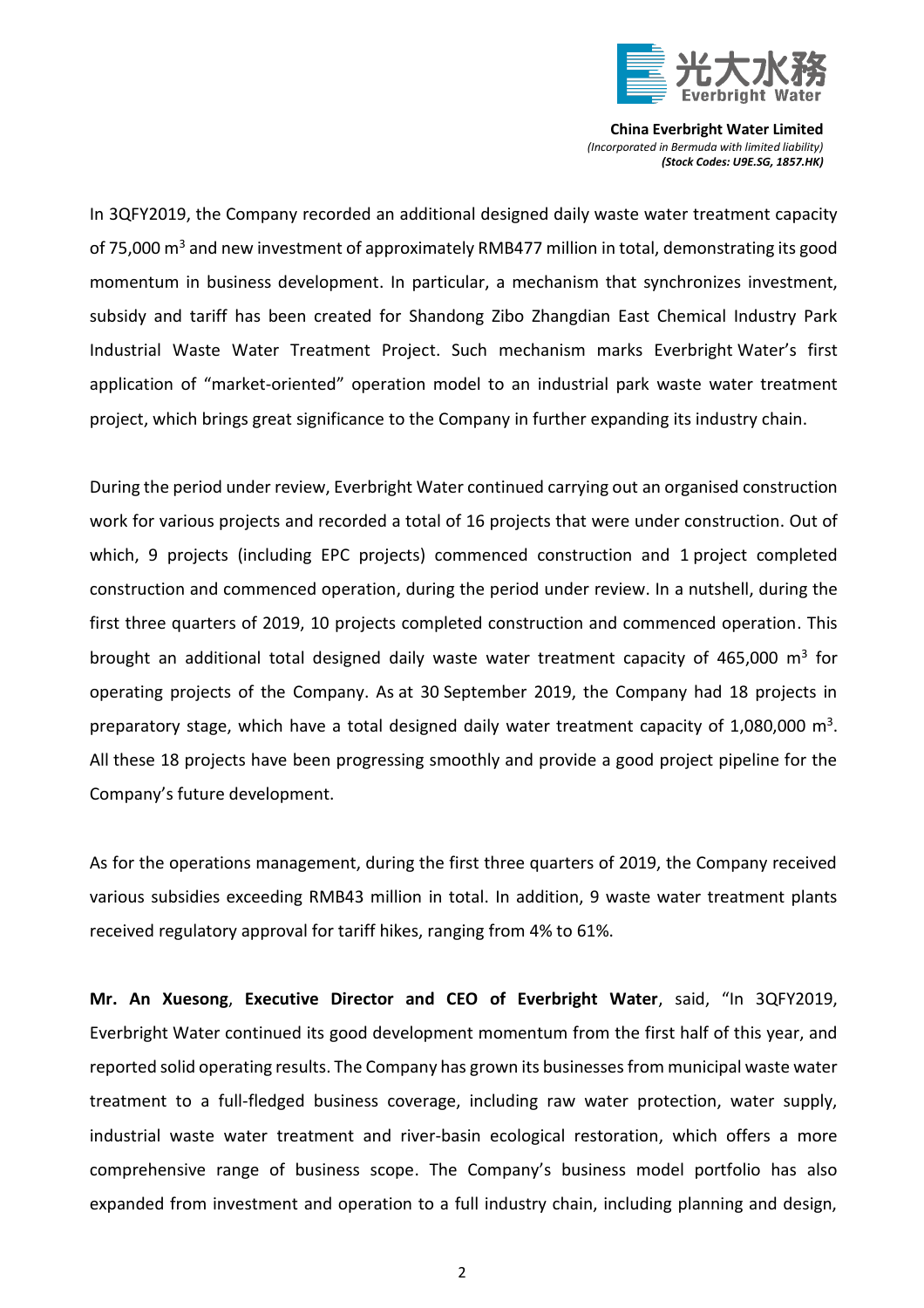

consultancy, technological research and development, engineering construction, operation and management, and so on. Moving forward, Everbright Water will apply such 'parallel strategies' on its business planning, with the aim of becoming a comprehensive water enterprise with unique advantages."

## **Mr. Wang Tianyi**, **CEO of China Everbright International Limited and Chairman of Everbright Water**,

said, "Following the tightening of regulations on environmental protection and rising demand for ecological protection in recent years, the water industry has gradually transformed from focusing on 'growing in scale' to 'enhancing its quality and efficiency'. With the unique advantages arising from its dual listing status in Singapore and Hong Kong, Everbright Water will closely follow the national policies and industry trends, continue adhering to its 'capital-driven integration and innovation-driven development' strategies for growth, and adopt a long-term view in its business planning. The Company is committed to achieving steady operating results to create good returns for its shareholders and provide constant support to the water environment management sector."

*- End-*